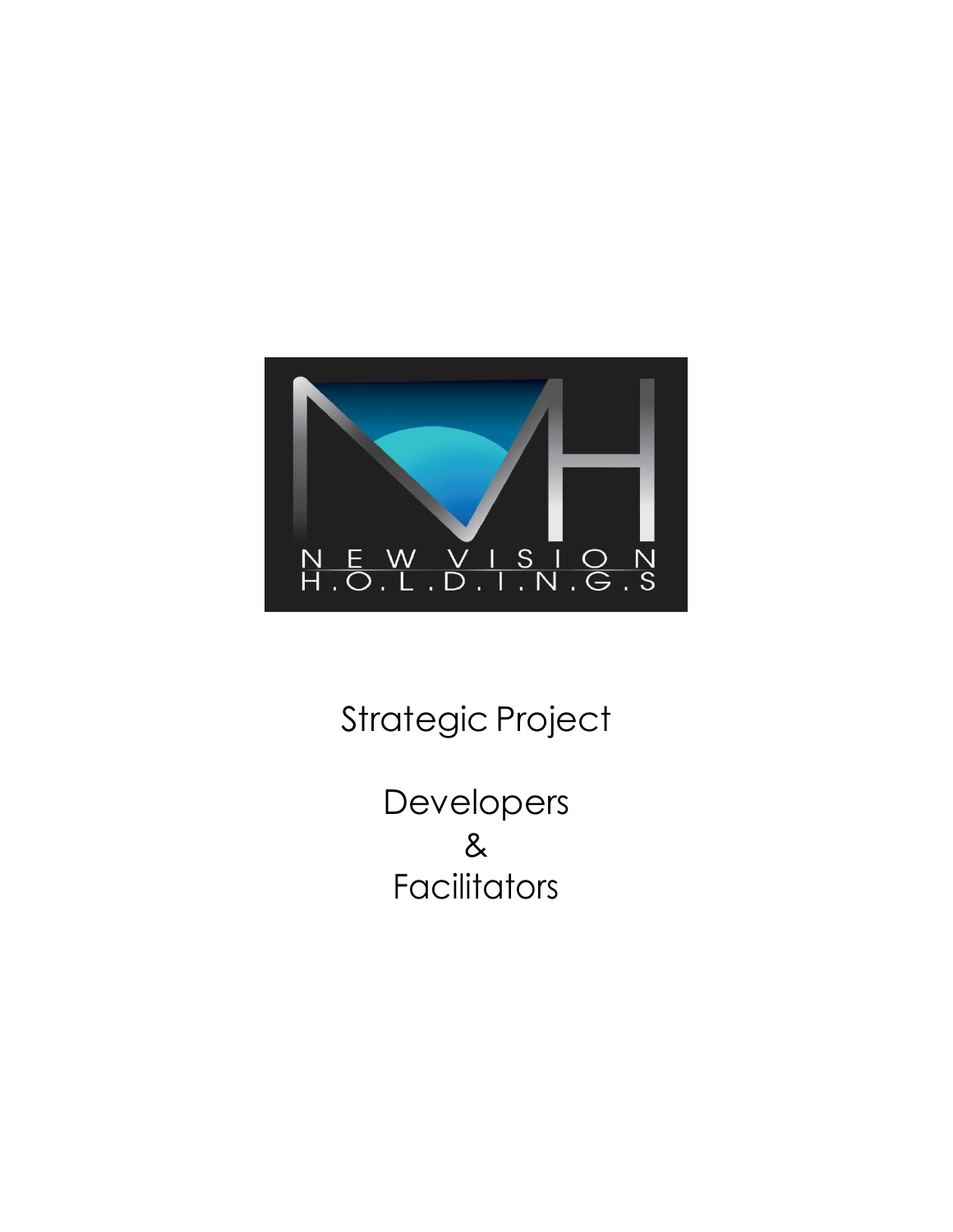

# **2018**

NVH was founded in 2005 to formally house introductions and facilitations of our networked associates on prospective projects.

Our network of associates developed over the last 40 years by the founder Aris Alexandrou, and largely expanded since by partner cooperation, is a mini LinkedIn of highly successful, top drawer individuals and companies, active in a large diversity of sectors, operating across the entire African continent.

In Southern Africa we are proud to count amongst our associates as clients or partners, companies such as **Deloitte's, Investec, Aurecon, Arup, WBHO, Aveng-Grinaker- LTA, Noble,** and many others.

## **In 2017 we introduced USD 1.37 B in credit lines** and our associates and **partners have introduced many times that multiple in Sub Saharan Africa** and around the globe.

We have been honored to have arranged, received and presented with our close associated partners, **Stern Solutions Capital Partners (SSCP)**, a 15 person **delegation from** the **Chinese NDRC** (the official department for final funding approval for projects larger than USD 50 m), to some of our other local partners in the engineering and construction sectors, and **to take them to formally meet the Presidency,** in the form of 6 cabinet ministers of the previous administration, most of whom are still in position, with the **view of promoting infrastructural projects in SA**. They In turn presented a number of projects requiring funding, currently under evaluation,

SSCP are the transactional arm and sister company to **Sterns Value Management** (SVM), and owners of the **"Economic Value Added"** (**EVA**) concept, which has since the mid-80s, been applied to most of the **world's top 1000 companies** and currently also runs **Singapore** as a nation, and **SASEC**, the entity controlling the **400-odd Chinese SOEs** (State Owned Entities). A handpicked few of these first tier SOEs are formally represented by SSCP.

We were with SSCP participants in the **Chevron** bid as well as an increased BEE stake **in Engen.**

## **The below can serve as introduction to our value adds and services:**

**1.** As **strategists** and **niche seekers**, we **identify, design** and assist to **implement,** operationally **high ROI**, **anti-fragile projects, for niche markets** for our Investment partners. What differentiates us from the rest, is that we can **supply highly skilled operator/ partners for these projects and supervise them to mitigate all possible operational risk for our clients.**

**Against a pre-agreed Development fee we deliver "pay and play" shovel ready projects,**

**New Vision Holdings (Pty) Ltd 17 Martinique Estate, Calderwood road, Lone Hill, Johannesburg, Gauteng, RSA 2191 +27 82 900 2900 Reg. 2005/023257/07 Email [info@newvision.co.za](mailto:info@newvision.co.za)**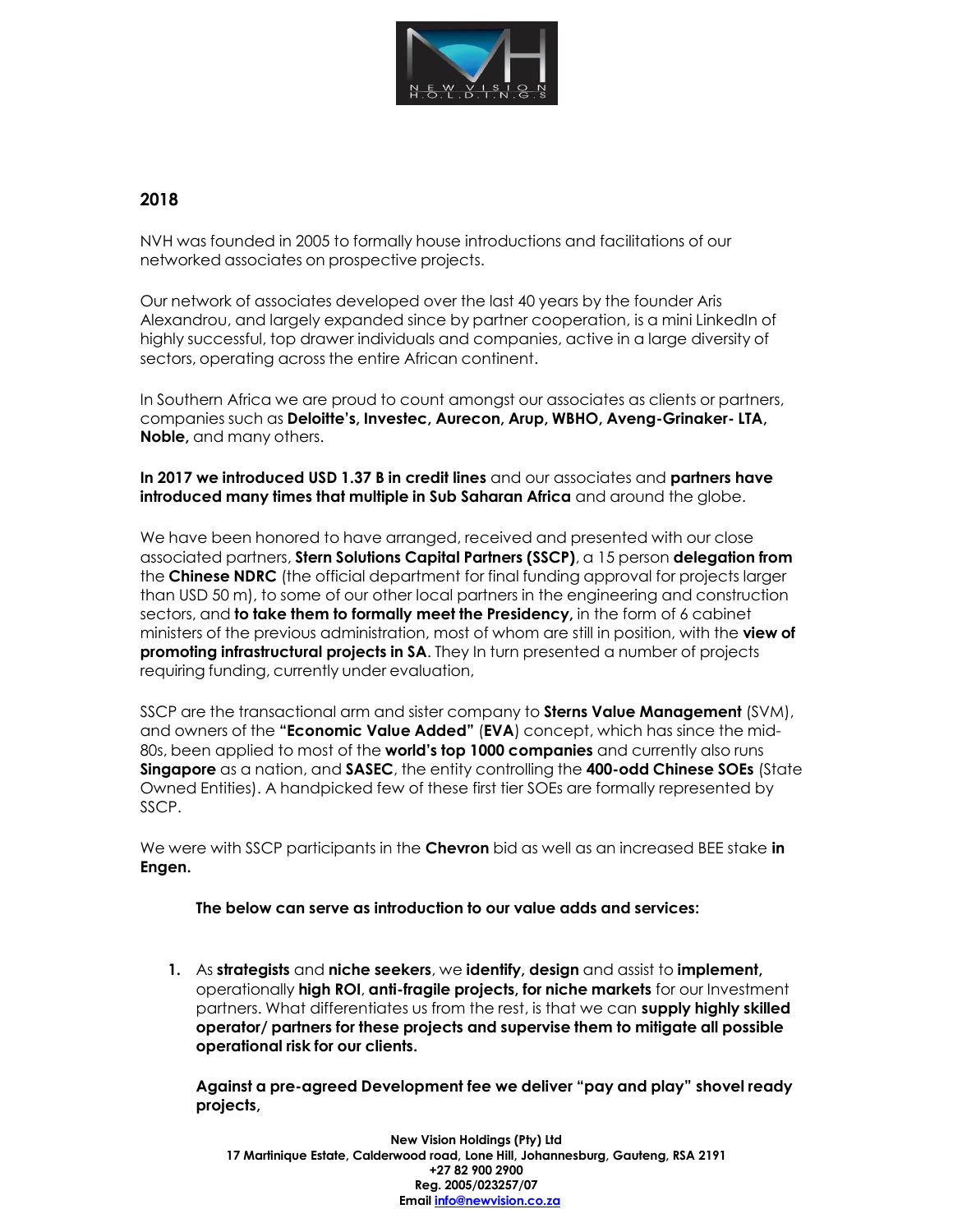

# **2. Infrastructure Funding**

We represent through SSCP and by their formal association going back decades in interactive experience, **first-tier funders and executors of governmental backed projects in:**

- a) **Transport Infrastructure**, i.e. Roads, Rail, Bridges and Airports and Ports,
- b) **Power generation** through Coal or Hydro, Gas, Solar and Wind, with a specialty in retrofitting aging Coal Power Plants.
- c) **Petro Chemical** Sector in the entire value chain i.e. Refinery Plants, storage, pipe lines, as well as L and G.

**These funders have typically a USD 100 m minimum ticket size per project with no ceiling and usually come with 80% of their own funding.** They strongly prefer **EPC+F governmental projects** and require sovereign guarantees.

The projects can be anywhere in the world.

## **3. M & A**

We also formally represent through investment bankers, some of **the largest, global food investment companies**, both public and private.

## **AGRISECTOR**

They have appointed us as gatekeepers, to source for them opportunities to invest in **existing, successfully operating agribusinesses/projects** in Sub Saharan Africa, or anywhere else, if within their criteria, in food security projects as well as assets in **aquaculture, hydroponics**, **beef, dairy,** and **crop production farms**, and their value chains, with a **quantum of US \$50 million to upwards of US \$500 million per project.** Their model, although not written in stone, is to acquire majority stakes in successful operations with good prospects for growth and to re-invest together with the current owner operators, who must stay on to supervise eventually much larger operations, focused on export, if possible.

Obviously for listed entities, the investor's stake although substantial, doesn't have to be controlling, as the necessary corporate governance would be in place.

#### **Through local and International funders, Equity and Venture Capital firms we can assist existing projects to realise expansion and acquisition targets and projects.**

The investors like to be involved in every part of the value chain and because of the quantum involved, where elements are missing, they can acquire or develop them.

**New Vision Holdings (Pty) Ltd 17 Martinique Estate, Calderwood road, Lone Hill, Johannesburg, Gauteng, RSA 2191 +27 82 900 2900 Reg. 2005/023257/07 Email [info@newvision.co.za](mailto:info@newvision.co.za)**